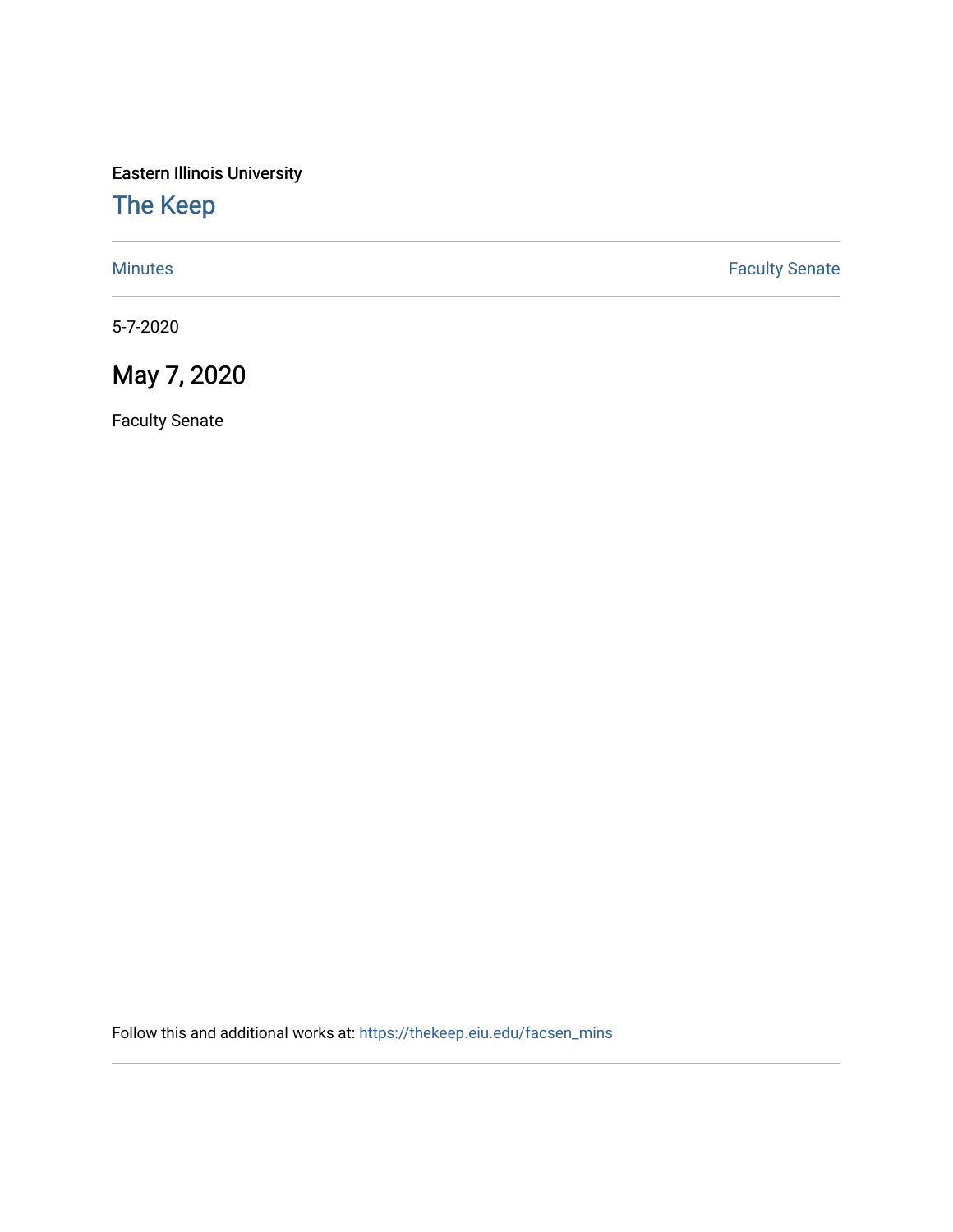

*the minutes summarize the proceeding, and do not constitute a verbatim transcript*

I. Call to Order

- Chair of Faculty Senate, C.C. Wharram, called the meeting to order at 10:15am
- Senators in attendance: Wharram, Holly, Barnard, Hugo, Stowell, Brantley, Gosse, White, Eckert, K. Shaw, VanGunten, Chahyadi, Periyannan
- Guests: J. Ludlow (Professor of English, Women's Gender and Sexuality Studies, UPI president), S. Kozlowski (elected senator for 20/21), N. Mulvey (elected senator for 20/21)

II. Approval of Minutes.

- Motion (Wharram/K. Shaw); unanimously approved.
	- o G. Periyannan "zooms in" [10:17am]

## III. Abridged Committee Reports

- Executive
	- o Wharram: significant loss of revenue from Covid-19 and CARE ACT funds not enough to compensate since 1/2 of funds will go directly to students. A fall contingency planning committee is being set up.
	- o Stowell: (administration) still considering waiving faculty activity fee for access to Lantz gym.
	- o Holly: VPSA "on campus" visits concluded and committee's final report sent to President. The President will review the report, make reference calls, make a decision. Also, capital projects are moving ahead (Science Building) and being planned (HVAC Coleman, library stairs…).
	- o Wharram: J. Ludlow is asking that we relay an email to the entire faculty which provides information on the extension of textbook rental through the summer for students that received incompletes in the Spring. Motion to approve using Faculty Senate email to convey that (Wharram/Brantley); unanimously approved.

## IV. Business

- Provost's Report
	- o No report (Provost attending ITS executive director interview)
- Election of Senate Chair for 2020-21
	- o Wharram: last meeting K. Shaw agreed to be recorder and Stowell to return as vice chair. We need to elect a chair
	- o Holly: I appreciate the support I've received from senators, and have decided to serve as chair if you (senators) want/would elect me. Motion to elect Holly as chair (Wharram/Brantley); unanimously approved.
- Other Business?
	- o Wharram: received a letter from J. Ludlow (written to Senator Durbin requesting support for EIU/students as result of Covid-19 crisis), with request that Faculty Senate consider signing it (or members). Makes sense for senate to be involved. Motion to accept letter and approve (Holly/Barnard).
		- Periyannan: we should send to Senator Duckworth too.
		- White: ethics of Faculty Senate approving it? We are not (representing) union.
		- Wharram: the documents originates out of the union but it doesn't read as a union document.